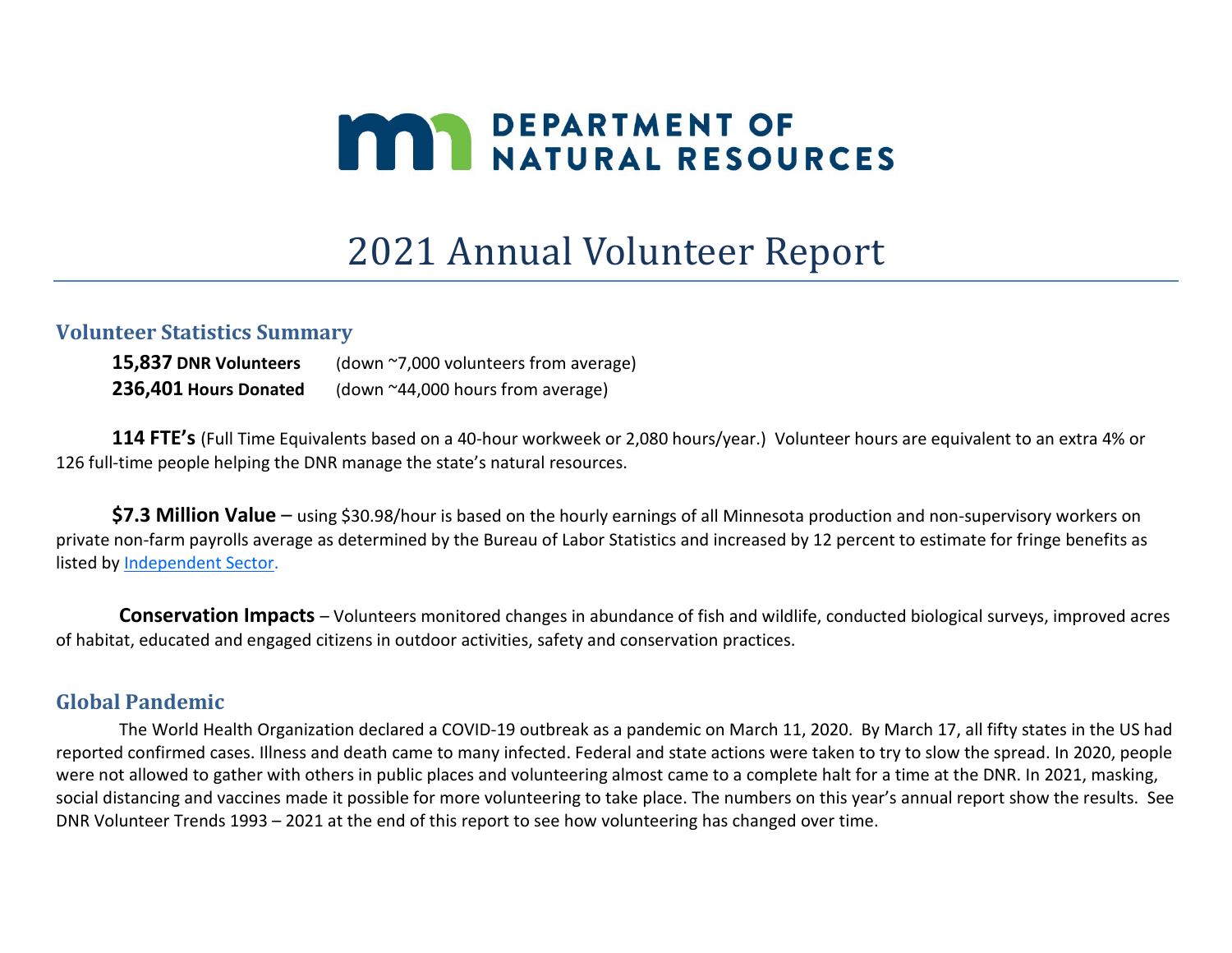| <b>Division</b>                                    | <b>Volunteer Position</b>                                                      | <b>Number of</b><br><b>Volunteers</b> | <b>Number of</b><br><b>Hours</b> | <b>Conservation Impacts</b>                                                                                  |
|----------------------------------------------------|--------------------------------------------------------------------------------|---------------------------------------|----------------------------------|--------------------------------------------------------------------------------------------------------------|
| <b>Ecological</b><br>and Water<br><b>Resources</b> | Lake Level Monitoring                                                          | 620                                   | 5,580                            | 655 unique lakes and waters monitored - information used for<br>decision making                              |
|                                                    | <b>MN County Biological</b><br>Survey                                          | 9                                     | 1,131                            | 3,667 NPC polygons delineated covering approx. 74,000 acres;<br>data collected on rare species; bat research |
|                                                    | <b>MN Loon Monitoring</b><br>Program                                           | 271                                   | 2,093                            | Biological surveys completed - loons counted on 608 lakes                                                    |
|                                                    | Nongame Wildlife Program                                                       | 41                                    | 187                              | Biological surveys completed including moving eight<br>rattlesnakes out of harm's way; data acquisition      |
|                                                    | <b>Rainfall Monitoring</b>                                                     | 1,496                                 | 17,952                           | Monitored Minnesota's climate                                                                                |
|                                                    | <b>Rare Plant Conservation</b>                                                 | 27                                    | 344                              | Dwarf Trout Lily, Prairie Bush Clover and Western Prairie<br>Fringed Orchids monitored                       |
|                                                    | <b>Scientific and Natural</b><br>Areas                                         | 385                                   | 1,711                            | Acres of habitat improved by removal of invasive species,<br>site observations, and biological surveys       |
|                                                    | <b>State Climatology Office</b>                                                | $\mathbf{1}$                          | 8                                | Assisted with reporting Lake Ice In/Out data                                                                 |
|                                                    | Volunteer Loon Watcher<br>Survey                                               | 170                                   | 1,485                            | Monitored loons on 190 lakes in Minnesota                                                                    |
|                                                    | <b>Watercraft Inspection</b><br>Program                                        | 8                                     | 53                               | Adults and/or youth educated on aquatic invasive species                                                     |
|                                                    | <b>Eco/Waters Resources</b><br>Subtotal                                        | 3,028                                 | 30,544                           |                                                                                                              |
| <b>Enforcement</b>                                 | All Safety Instructors -<br>firearms, snowmobile,<br>ATV, wildlife, bow hunter | 6,201                                 | 113,800                          | 49,216 adults and/or youth educated                                                                          |
|                                                    | <b>Trail Ambassadors</b>                                                       | 182                                   | 4,833                            | 15,896 miles of trail conditions observed and reported.<br>Adults and/or youth educated on trail etiquette.  |
|                                                    | <b>Enforcement Subtotal</b>                                                    | 6,383                                 | 118,633                          |                                                                                                              |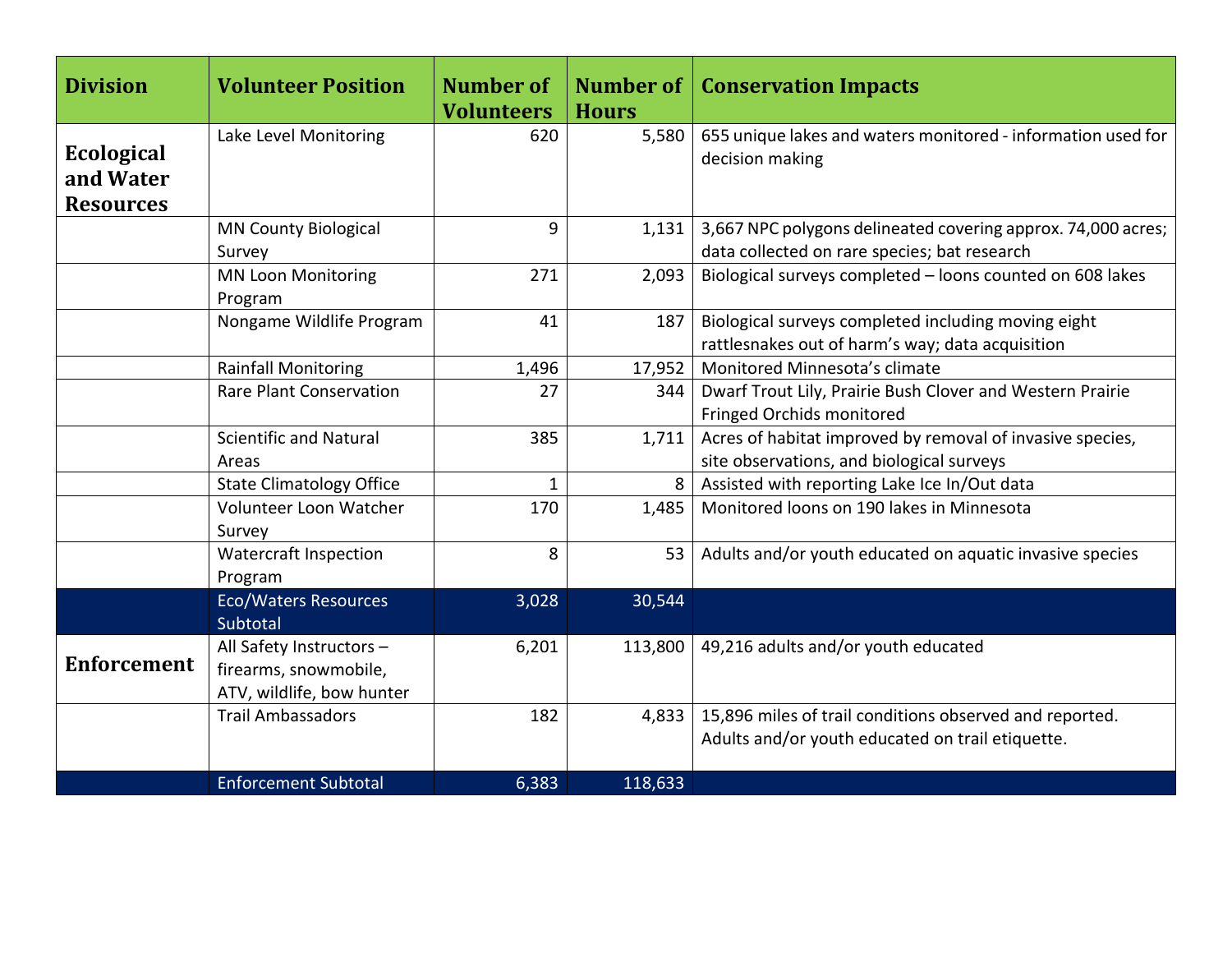| <b>Division</b>                          | <b>Volunteer Position</b>                                | <b>Number of</b><br><b>Volunteers</b> | <b>Number of</b><br><b>Hours</b> | <b>Conservation Impacts</b>                                                                                                                                                                                                                                                    |
|------------------------------------------|----------------------------------------------------------|---------------------------------------|----------------------------------|--------------------------------------------------------------------------------------------------------------------------------------------------------------------------------------------------------------------------------------------------------------------------------|
| Fish &<br>Wildlife -<br><b>Fisheries</b> | <b>Aquatic Management</b><br>Areas                       | 19                                    | 88                               | 3 acres of habitat improved and 100+ adults and/or youth<br>educated                                                                                                                                                                                                           |
|                                          | <b>Harvesting Rearing Ponds</b>                          | 34                                    | 250                              | Harvesting Muskellunge from rearing ponds to stocking lakes                                                                                                                                                                                                                    |
|                                          | Sampling and Tagging Fish                                | 33                                    | 122                              | Approximately 3200 Muskellunge fingerlings tagged with PIT<br>tags prior to stocking; gill netting in large lake monitoring                                                                                                                                                    |
|                                          | Stream Restoration and<br><b>River Work</b>              | $\overline{2}$                        | 65                               | Completed fish surveys                                                                                                                                                                                                                                                         |
|                                          | <b>Fisheries Subtotal</b>                                | 88                                    | 525                              |                                                                                                                                                                                                                                                                                |
| Fish &<br>Wildlife -<br><b>Wildlife</b>  | Area Wildlife Management<br>Volunteers                   | 81                                    | 649                              | Banded Canada geese; trails maintained; parking areas kept<br>clean of debris; 217 acres of habitat improved, protected or<br>restored; downed logs removed from trails; prairie bare root<br>plug planting and litter cleanup                                                 |
|                                          | Adopt-A-WMA                                              | 26                                    | 374                              | 28 miles of trail improved and 30 facilities checked, cleaned<br>and repaired (parking areas, trails)                                                                                                                                                                          |
|                                          | Becoming an Outdoor<br>Woman (BOW) Program               | 8                                     | 154                              | Adults and youth engaged in outdoor activities                                                                                                                                                                                                                                 |
|                                          | State Fair (Wildlife Wing)                               | 0                                     | $\mathbf{0}$                     | Wildlife Wing was closed at State Fair                                                                                                                                                                                                                                         |
|                                          | <b>Wildlife Research</b>                                 | 64                                    | 984                              | Bear dens visited and 14 bears collared; assembled kits and<br>sampled over 300 deer for CWD testing; collected data on<br>spruce grouse; completed 14 prairie chicken surveys;<br>trapped wolves for research; bluebird and kestrel nesting<br>box monitoring and maintenance |
|                                          | <b>Wildlife Subtotal</b>                                 | 179                                   | 2,161                            |                                                                                                                                                                                                                                                                                |
| <b>Forestry</b>                          | Fire Wardens                                             | 1,805                                 | 18,500                           | Thousands of acres protected by issuing burning permits to<br>citizens                                                                                                                                                                                                         |
|                                          | <b>Urban and Community</b><br><b>Forestry Volunteers</b> | 946                                   | 23,673                           | Trees planted and maintained; education and outreach                                                                                                                                                                                                                           |
|                                          | <b>Forestry Volunteers</b>                               | 6                                     | 36                               | 1 acre of habitat improved with invasive species control                                                                                                                                                                                                                       |
|                                          | PlayCleanGo Volunteers                                   | 0                                     | $\mathbf 0$                      | All events were canceled                                                                                                                                                                                                                                                       |
|                                          | Project Learning Tree (PLT)                              | 24                                    | 290                              | Youth were educated; tree cookies created for classroom use                                                                                                                                                                                                                    |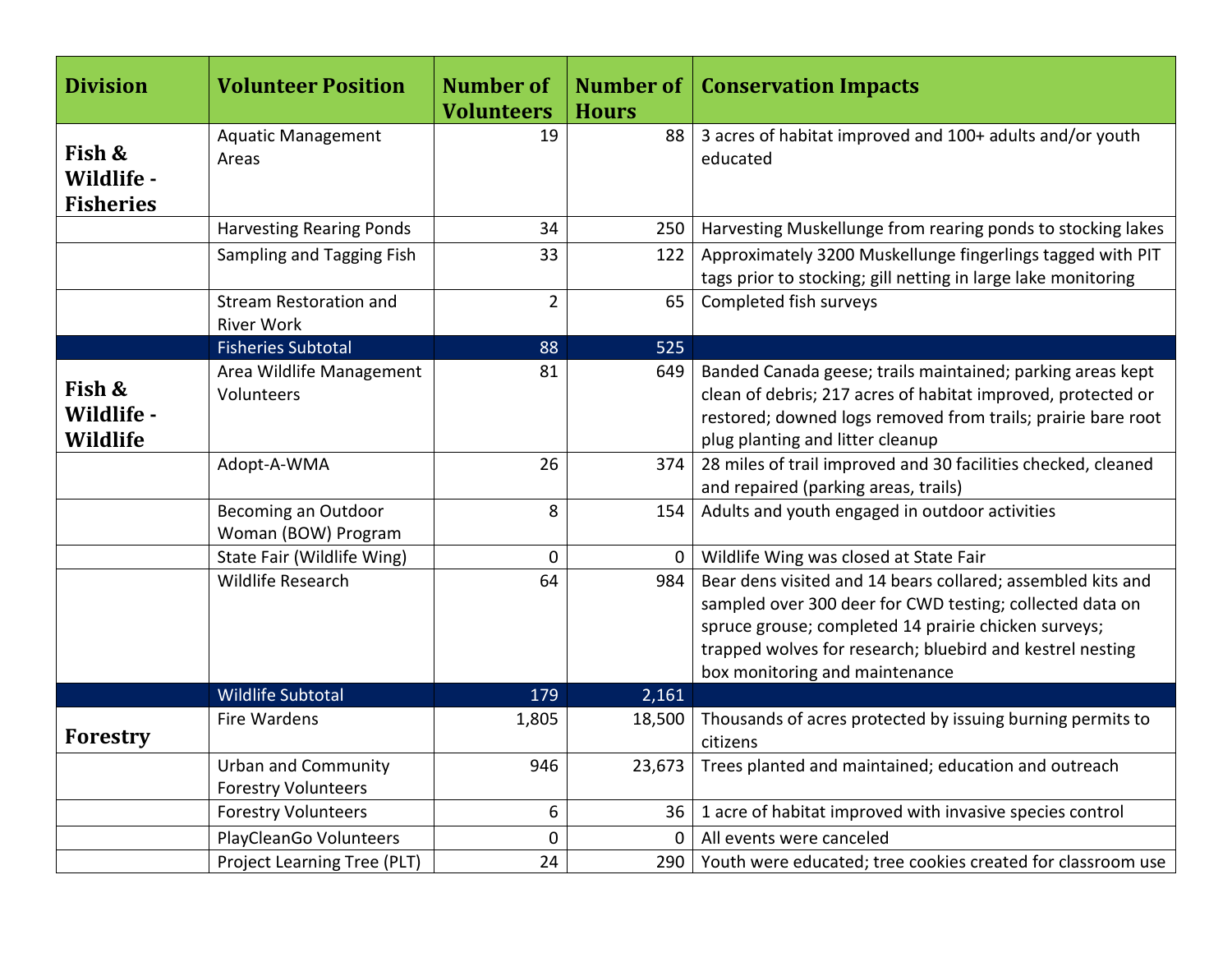| <b>Division</b>                      | <b>Volunteer Position</b>                             | <b>Number of</b><br><b>Volunteers</b> | <b>Number of</b><br><b>Hours</b> | <b>Conservation Impacts</b>                                                                                                                                                                                   |
|--------------------------------------|-------------------------------------------------------|---------------------------------------|----------------------------------|---------------------------------------------------------------------------------------------------------------------------------------------------------------------------------------------------------------|
| <b>Forestry</b>                      | <b>School Forests</b>                                 | 220                                   | 4,000                            | Over 5800 adults and 35,000 youth engaged in forestry<br>activities; trails maintained                                                                                                                        |
|                                      | <b>State Fair Volunteers</b><br>(Smokey Bear)         | 5                                     | 41                               | Reduced number of Smokeys at fair; wildfire prevention<br>messages                                                                                                                                            |
|                                      | <b>Forestry Subtotal</b>                              | 3,006                                 | 46,540                           |                                                                                                                                                                                                               |
| <b>Operations</b><br><b>Services</b> | Landscape Management                                  | 293                                   | 1,048                            | 5 acres of habitat improved on the Willowbrook Campus on<br>Warner Rd, St Paul and Pig's Eye, St Paul                                                                                                         |
|                                      | <b>State Fair Volunteers</b><br>(stages and greeters) | 256                                   | 914                              | Environmental education and music on DNR stages and<br>volunteer greeters on grounds                                                                                                                          |
|                                      | <b>OSD Subtotal</b>                                   | 550                                   | 1,975                            |                                                                                                                                                                                                               |
| Lands &<br><b>Minerals</b>           | <b>LAM Volunteers</b>                                 |                                       | 6                                | Assisted at State Fair exhibit                                                                                                                                                                                |
|                                      | Lands & Minerals Subtotal                             | $\mathbf{1}$                          | $6\overline{6}$                  |                                                                                                                                                                                                               |
| Parks &<br><b>Trails</b>             | <b>Bluebird Monitoring</b>                            | 13                                    | 503                              | Collected data and monitored change in abundance of<br>bluebirds in nesting boxes; more than 200 bluebird young<br>survived to fledglings                                                                     |
|                                      | <b>Campground Hosts</b>                               | 161                                   | 22,930                           | Maintained campgrounds and facilities, provided customer<br>services, served as public contact and aided with safety in<br>parks                                                                              |
|                                      | <b>Naturalist Programs</b>                            | 105                                   | 481                              | Adults and youth engaged in activities and educated on<br>nature topics; Bison Ambassadors; Archaeology Day                                                                                                   |
|                                      | <b>Other State Park Projects</b>                      | 912                                   | 2,557                            | Park clean-ups; nature play area installed; transcribed oral<br>histories; nature photography; wildlife surveys; bird counts;<br>Governor's Fishing Opener; Green Touch Day; OHV trails                       |
|                                      | <b>Prairie Restoration</b>                            | 381                                   | 570                              | Acres of land restored to native prairie; seed collected and<br>cleaned                                                                                                                                       |
|                                      | <b>Resource Management</b>                            | 923                                   | 6,454                            | Acres of habitat improved; seed bank maintained for native<br>prairie plants; bee survey; bat house inventory; loon survey;<br>trash cleanup; biological surveys completed; long-term<br>monitoring of plants |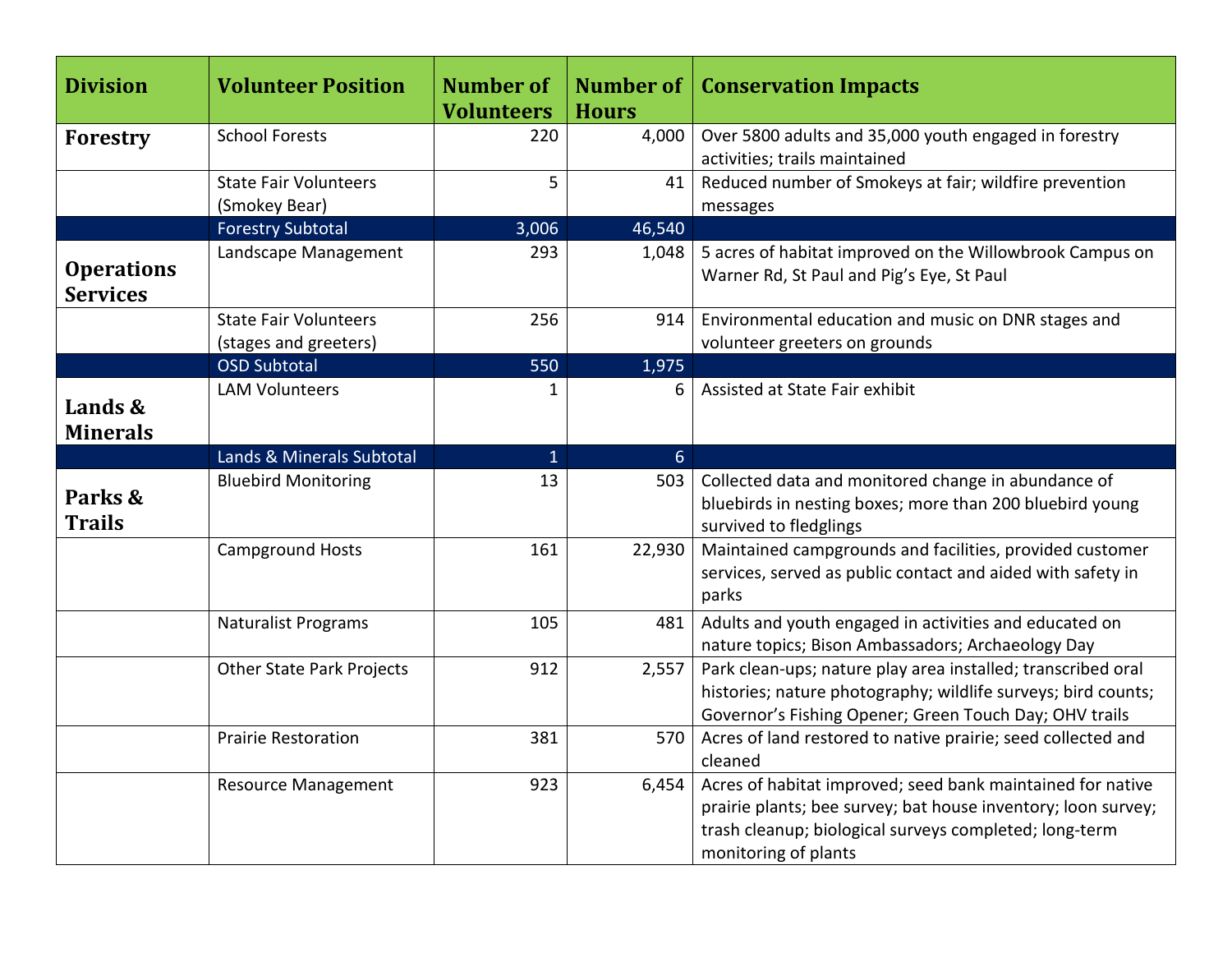| <b>Division</b>                           | <b>Volunteer Position</b>  | <b>Number of</b><br><b>Volunteers</b> | <b>Hours</b> | <b>Number of   Conservation Impacts</b>                                                                      |
|-------------------------------------------|----------------------------|---------------------------------------|--------------|--------------------------------------------------------------------------------------------------------------|
| Parks &<br><b>Trails</b>                  | <b>Shade Tree Planting</b> | 30                                    | 110          | Shade trees planted in parking lots and picnic areas                                                         |
|                                           | <b>Trail Maintenance</b>   | 77                                    | 2,412        | Groomed cross-country ski trails; miles of trail improved,<br>restored, built or cleaned                     |
|                                           | Parks & Trails Subtotal    | 2,602                                 | 36,017       |                                                                                                              |
| 2021<br><b>Volunteer</b><br><b>Totals</b> |                            | 15,837                                | 236,401      | Volunteer numbers continue to maintain at the same level<br>during the second year of the COVID-19 pandemic. |

*Since creating a department wide DNR Program in 1988, Minnesotans have engaged in more than 12.5 million hours of volunteer service adding \$238 million in value focused on managing our state's natural resources.*